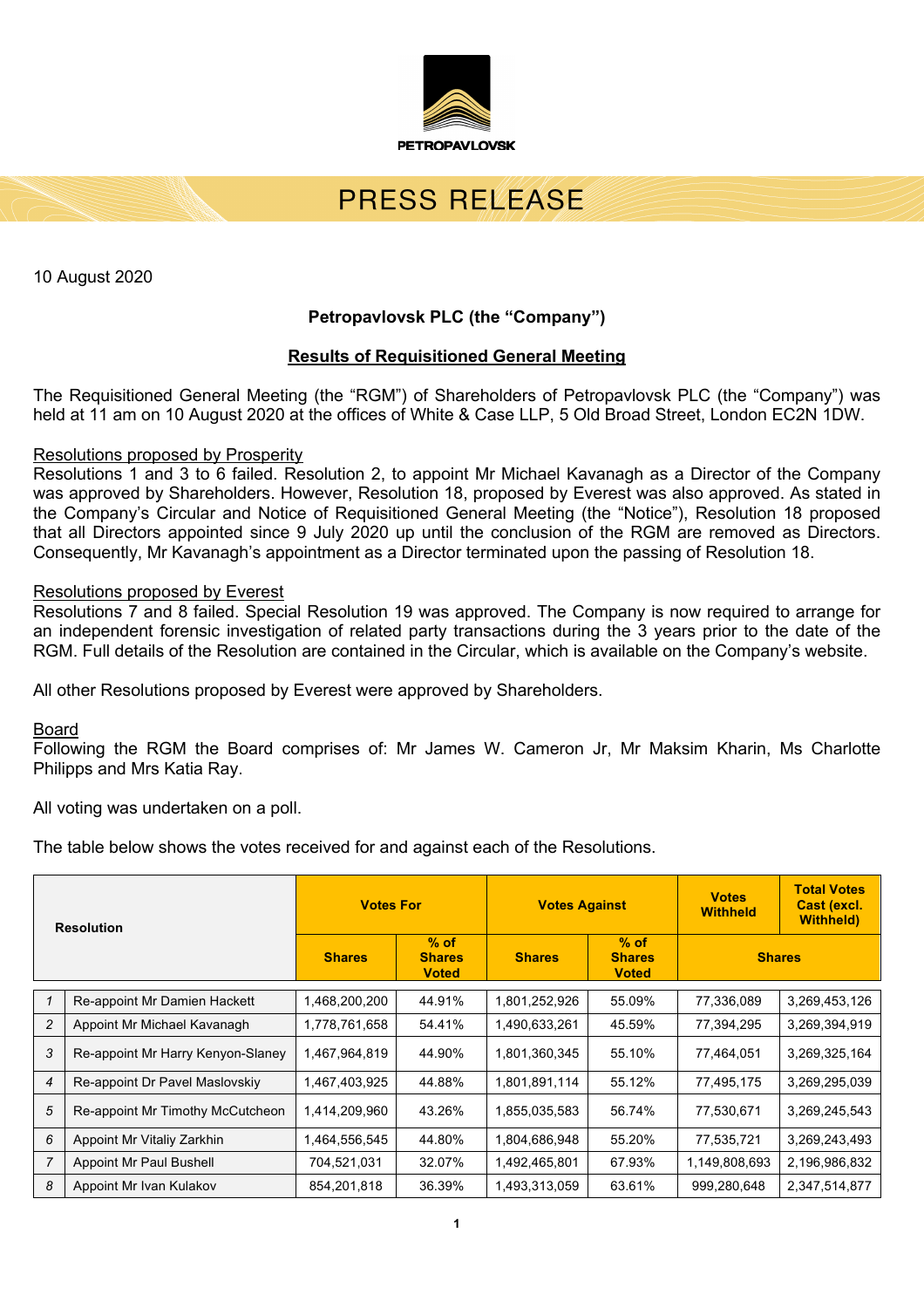| 9                         | Re-appoint Mr James Cameron Jr                                                       | 2,181,662,387 | 88.31% | 288,680,643   | 11.69% | 876,749,279 | 2,470,343,030 |
|---------------------------|--------------------------------------------------------------------------------------|---------------|--------|---------------|--------|-------------|---------------|
| 10                        | Re-appoint Ms Charlotte Philipps                                                     | 2,181,221,789 | 88.30% | 289,010,590   | 11.70% | 876,519,930 | 2,470,232,379 |
| 11                        | Re-appoint Mr Maksim Kharin                                                          | 2,180,649,780 | 88.27% | 289,726,378   | 11.73% | 876,376,151 | 2,470,376,158 |
| 12                        | Re-appoint Ms Ekaterina Ray                                                          | 2,281,603,221 | 91.21% | 219,851,922   | 8.79%  | 844,681,166 | 2,501,455,143 |
| 13                        | Remove Mr Peter Hambro                                                               | 3,053,475,433 | 93.00% | 229,789,932   | 7.00%  | 63,566,945  | 3,283,265,365 |
| 14                        | Remove Dr Alya Samokhvalova                                                          | 3,031,611,622 | 92.34% | 251,660,016   | 7.66%  | 63,472,380  | 3,283,271,638 |
| 15                        | Remove Ms Angelica Phillips                                                          | 3,053,925,200 | 93.02% | 229,043,338   | 6.98%  | 63,775,480  | 3,282,968,538 |
| 16                        | Remove Mr Jonathan Smith                                                             | 3,054,098,101 | 93.03% | 228,758,054   | 6.97%  | 63,887,863  | 3,282,856,155 |
| 17                        | Remove Mr Martin Smith                                                               | 3,062,819,841 | 93.30% | 219,965,959   | 6.70%  | 63,958,218  | 3,282,785,800 |
| 18                        | Remove any person appointed as<br>Director since 9 July up to the end<br>of this AGM | 1,525,697,758 | 50.58% | 1,490,827,430 | 49.42% | 330,265,735 | 3,016,525,188 |
| <b>SPECIAL RESOLUTION</b> |                                                                                      |               |        |               |        |             |               |
| 19                        | Independent financial forensic<br>investigation                                      | 2,521,880,721 | 83.86% | 485,344,313   | 16.14% | 339,453,308 | 3,007,225,034 |

*Notes:*

- 1. A 'Vote' withheld is not a vote in law and is not counted in the calculations of the votes 'For' or 'Against' a resolution
- 2. The total number of shares in issue as at 6pm on 7 August 2020 was 3,899,492,481 ordinary shares with 3,899,492,481 voting rights
- 3. c.86% voting capital was instructed

The voting figures will be displayed shortly on the Company's website at www.petropavlovsk.net

## *This announcement contains inside information for the purposes of Article 7 of Regulation (EU) No 596/2014.*

### **About Petropavlovsk**

*Petropavlovsk PLC (LSE: POG. MOEX: POGR) is a major integrated Russian gold producer with JORC Resources of 21.03Moz Au which include Reserves of 8.46Moz Au. Following its IPO on the Alternative Investment Market (AIM) in 2002, Petropavlovsk was promoted to the London Stock Exchange in 2009, where* today it is a Premium Listed company and a constituent of the FTSE 250. FTSE 350 and FTSE All Share *indices.*

The Company's key operating mines (Pioneer, Malomir and Albyn) are in the Amur Region in the Russian Far East. Petropavlovsk has produced a total of c.7.8Moz of gold since operations began in 1994 and has a strong *track record of mine development, expansion and asset optimisation.*

*The Group recently entered a new era of growth following the successful commissioning and start-up of its flagship asset, the Pressure Oxidation (POX) Hub at Pokrovskiy, which enables the processing of the Company's abundant refractory reserves and resources.*

Petropavlovsk is one of the region's largest employers and one of the largest contributors to the sustainable *development of the local economy.*

#### **Enquiries**

Please visit www.petropavlovsk.net or contact:

| <b>Petropavlovsk PLC</b>                                                | +44 (0) 20 7201 8900     |
|-------------------------------------------------------------------------|--------------------------|
| Patrick Pittaway / Max Zaltsman / Viktoriya Kim                         | TeamIR@petropavlovsk.net |
| <b>Peel Hunt LLP</b><br>Ross Allister / David McKeown / Alexander Allen | +44 (0) 20 7418 8900     |